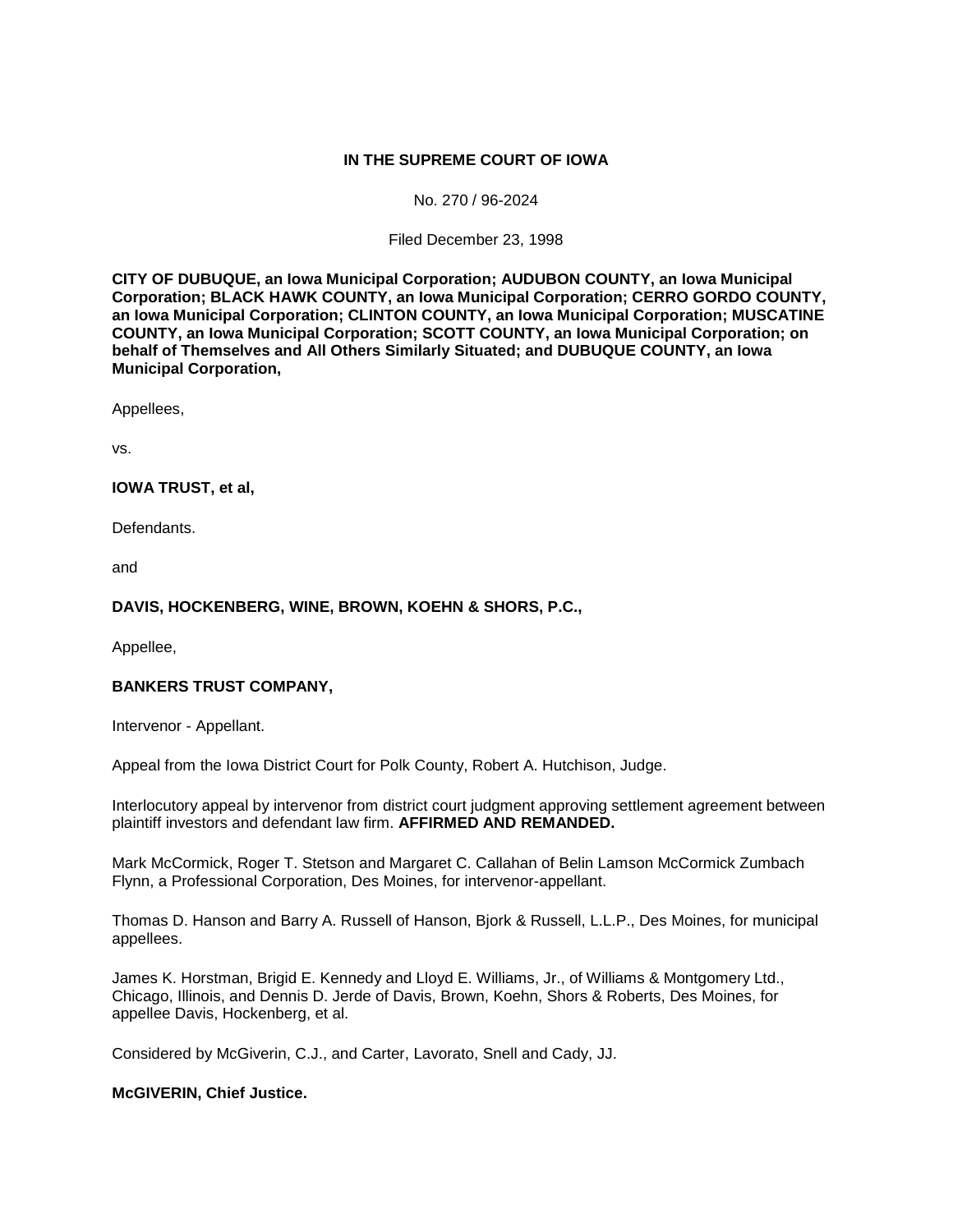This is another case to reach us concerning the wrongful conversion by third persons of funds invested in the Iowa Trust by plaintiff municipalities. In a prior decision regarding this matter, *see City of Dubuque v. Iowa Trust*, 519 N.W.2d 786, 790 (Iowa 1994), we held that, although the receiver was pursuing claims on behalf of the trust, the individual municipal investors had standing to pursue their negligence and breach of contract claims against the defendant law firm of Davis, Hockenberg, Wine, Brown, Koehn, & Shors, P.C., the firm that represented the Iowa Trust when the conversion of funds occurred[.\[1\]](http://www.iowacourts.gov/About_the_Courts/Supreme_Court/Supreme_Court_Opinions/Recent_Opinions/19981223/96-2024.asp?Printable=true#fn1)

In this subsequent class action litigation concerning plaintiff investors' malpractice and breach of contract claims against the Davis firm, the question we must decide is whether the district court properly approved a settlement agreement between plaintiffs and the Davis firm. In the district court, Bankers Trust Company, the custodian of Iowa Trust assets, intervened and objected to the settlement agreement between plaintiffs and the Davis firm. Bankers Trust contended that, according to the terms of its 1993 settlement agreement with the receiver, it was entitled to a portion of the settlement proceeds that the Davis firm agreed to pay to plaintiffs.

Upon our review of an interlocutory appeal by Bankers Trust, we believe under the present record that plaintiffs had good cause to settle their claims against the Davis firm. We also conclude that the district court properly approved the settlement agreement between plaintiffs and the Davis firm. We further conclude that Bankers Trust is not entitled to any portion of the proceeds that the Davis firm will pay to plaintiffs under the settlement agreement and that the district court correctly overruled Bankers Trust's objection thereto. We affirm the judgment of the district court.

### **I. Background facts and proceedings.**

The Iowa Trust was established in 1990 as an entity through which political subdivisions in Iowa could pool surplus treasury funds for investment. Denman & Company/Institutional Trust Management (ITM) acted as trust administrator of Iowa Trust assets. ITM and Denman were owned and controlled by Steven Wymer. Bankers Trust Company of Des Moines, Iowa, was subsequently appointed as custodian of Iowa Trust assets.

On November 15 and 21, 1991, Wymer, acting on behalf of ITM and through Bankers Trust, sold securities to the Iowa Trust at an inflated price of \$6.5 million over market value.

On November 25 and 26, 1991, Wymer, through his entities, misappropriated and transferred more than \$68 million in United States treasury securities from the Iowa Trust. The transaction occurred when Wymer requested Bankers Trust to wire transfer more than \$68 million of government securities held by the Iowa Trust to an account controlled by Wymer and Denman/ITM. As a result of Wymer's misdealings, the Iowa Trust lost more than \$75 million in assets.

After discovery of Wymer's misdealings, several Iowa cities and counties, as participants and investors in the Iowa Trust, filed a petition in equity on December 17, 1991, against the Iowa Trust and its individual members and officers, asserting that defendants breached their fiduciary duties by failing to properly manage trust assets. Plaintiffs also requested that a receiver be appointed to manage the assets of the Iowa Trust.

The district court appointed David J. Lyons, who was then Insurance Commissioner of the State of Iowa, as receiver for the Iowa Trust.

In November 1992, plaintiffs sought leave to amend their petition to add as a defendant, the Davis law firm, which provided legal services to the Iowa Trust. Plaintiffs also sought to certify the cause as a class action so that all affected government entities could be represented in accordance with Iowa rule of civil procedure 42.2.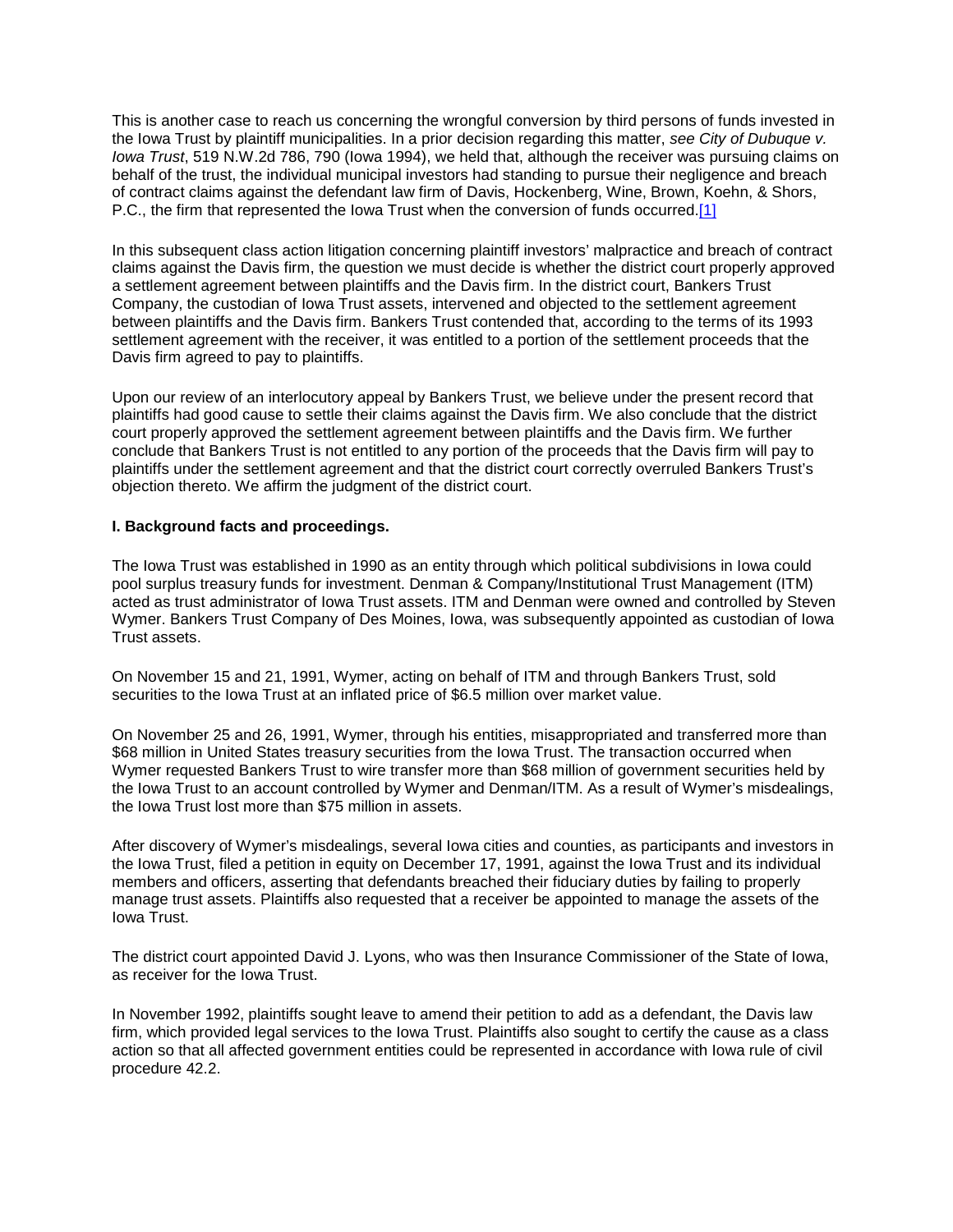The receiver resisted the amendment, claiming that by standing in the shoes of the trustees, he held exclusive and plenary power to sue for damages caused to the Iowa Trust by third parties. The Davis firm moved to dismiss the amended petition on the same grounds asserted by the receiver and also resisted class certification of plaintiffs' claims. The court overruled the Davis firm's motion to dismiss as well as the receiver's objection and granted plaintiffs' motion to amend their petition. The court also certified plaintiffs' claims as a class action and joined the receiver as an indispensable party plaintiff.

Upon appeal by the Davis firm, we held that plaintiff municipalities had standing to pursue their negligence and breach of contract claims against the Davis firm. *City of Dubuque*, 519 N.W.2d at 789-90. We also held that the district court properly certified plaintiffs' claims as a class action. *Id.* at 793. We remanded the case for further proceedings.

In subsequent proceedings, the receiver, acting on behalf of Iowa Trust, negotiated a settlement agreement with Bankers Trust which had acted as custodian of Iowa Trust assets[.\[2\]](http://www.iowacourts.gov/About_the_Courts/Supreme_Court/Supreme_Court_Opinions/Recent_Opinions/19981223/96-2024.asp?Printable=true#fn2) The district court (Judge Streit) approved the settlement agreement on February 12, 1993. Pursuant to the agreement, Bankers Trust agreed to pay the Iowa Trust \$4 million. In return, the receiver agreed to release and discharge Bankers Trust from all claims and liability which the Iowa Trust may have regarding its actions as custodian of trust assets.

The 1993 settlement agreement further provided that Bankers Trust would be entitled to a refund up to \$4 million if the Iowa Trust recovered, from "sources" outlined in the agreement, more than \$72 million in trust assets. The \$72 million figure was defined as the "Loss," which is the amount claimed lost by Iowa Trust when Bankers Trust transferred the treasury securities on November 25 and 26, 1991. The agreement defined as a "source," to be counted toward the \$72 million, the recovery of any damages by plaintiffs and the Iowa Trust from the Davis firm, that were *not* allocated to losses arising out of the November 15 and 21, 1991 transactions. The agreement also stated that "[t]he Receiver agrees not to settle the claim against [the Davis firm] for less than \$4 million absent good cause."

In December 1994, the district court approved the receiver's petition to dissolve the receivership. The court also appointed an administrator of Iowa Trust assets who assumed all legal duties held by the receiver, including the right to bring any further claims on behalf of the Iowa Trust. Thereafter, the administrator in turn assigned to the individual plaintiff municipalities all rights to pursue any action against the Davis firm.

In November 1995, plaintiffs' suit against the Davis firm was tried to the court concerning only the issue of liability. The liability of Bankers Trust, although a non-party, was also tried.

In January 1996, the district court (Judge Hutchison) issued its ruling fixing the liability of the Davis firm and Bankers Trust concerning Wymer's misdealings of trust assets on November 15 and 21, and on November 25 and 26, 1991. The court apportioned no fault to Bankers Trust concerning the transactions of November 15 and 21 and thus found the Davis firm 100 percent at fault for those transactions. As to the transactions that occurred on November 25 and 26, the court found Bankers Trust and the Davis firm each fifty percent at fault. Trial concerning the issue of damages was scheduled for a later date.

On February 12, 1996, Assistant Attorney General Scott Galenbeck sent a letter to counsel for the plaintiffs that was later made a part of the record. In the letter, Galenbeck outlined his calculations concerning the amount of money recovered by the Iowa Trust, with the assistance of the Iowa Attorney General's office both inside and outside of Iowa, as of January 27, 1993, and how that amount compared with Bankers' Trust \$4 million refund clause in the 1993 settlement agreement with the receiver. According to his calculations, Galenbeck opined that once the Iowa Trust recovered another \$471,030 from sources defined in the 1993 settlement agreement, the refund provision would be triggered and Bankers Trust would be entitled to a refund of up to \$4 million.<sup>[3]</sup>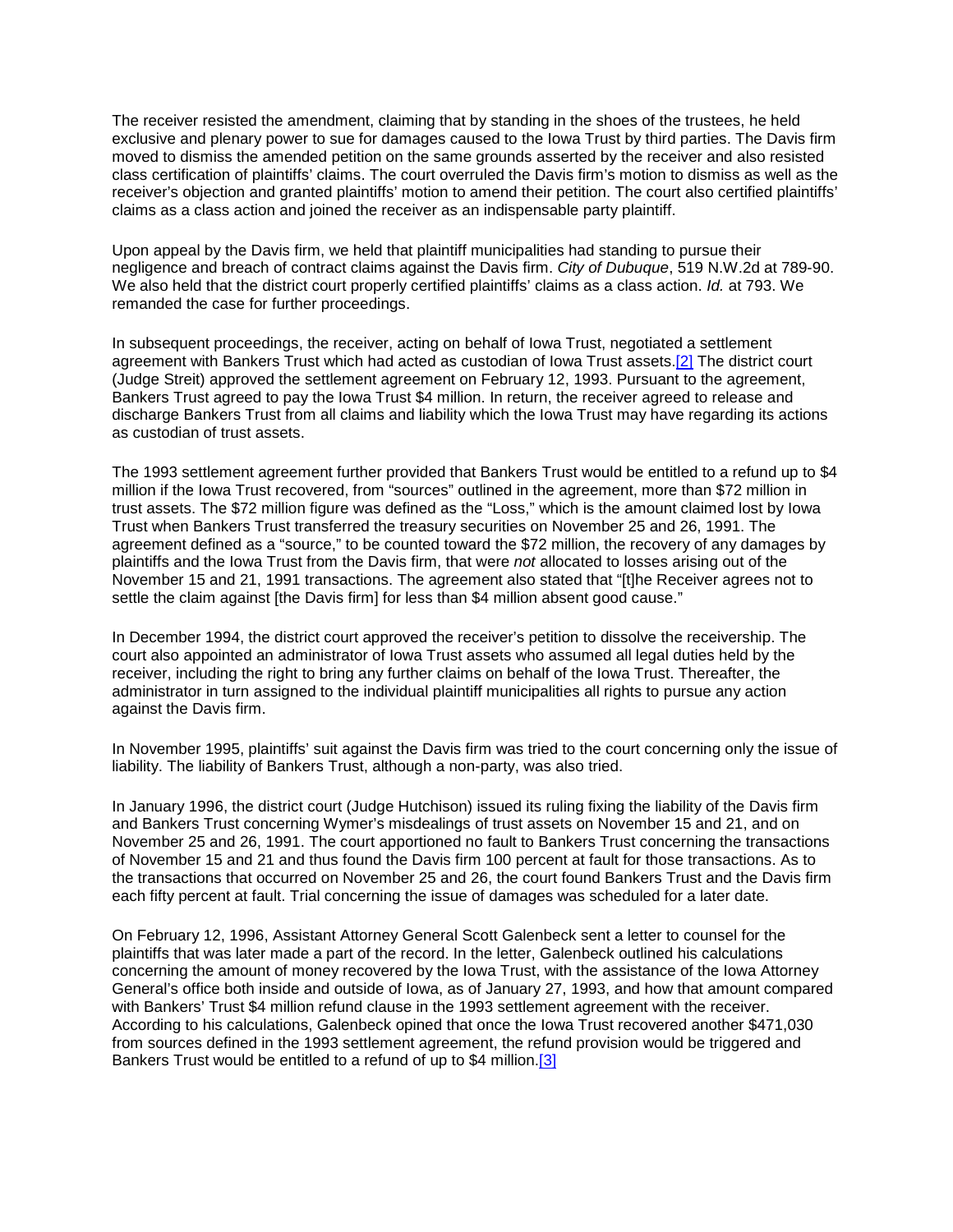Prior to trial of the damages phase of the suit against the Davis firm, plaintiffs and the Davis firm reached a settlement agreement. Pursuant to the agreement, the Davis firm agreed to pay plaintiffs \$2 million to settle all claims. Specifically, the agreement allocated \$471,030 to lost principal and interest to cover the losses resulting from the November 25 and 26 transactions, and more than \$1.5 million was allocated to consequential damages and for attorneys fees, expenses, and lost interest resulting from the November 15 and 21 transactions.

An application was filed, and a court hearing set, for consideration of approval of the proposed settlement. Notice of the proposed settlement was mailed to all class members. No plaintiff registered an objection to the proposed settlement agreement with the Davis firm. Bankers Trust, however, filed an objection and a petition for intervention. Bankers Trust asserted that plaintiffs could not allocate a specific amount of damages to the November 15 and 21, and to the November 25 and 26 transactions so as to avoid reaching the \$72 million "Loss" mark.

The district court allowed Bankers Trust to intervene but overruled Bankers Trust's objection and approved the settlement. The court concluded that Galenbeck's calculation, that only \$471,030 remained to be collected by plaintiffs before the refund provision was triggered, was incorrect. The court noted that of the total amount recovered by the Iowa Trust so far, no allocation had been made to particular transactions (i.e. between the November 15 and 21 transactions and the November 25, 26 transactions), to principal or interest, or to consequential damages. The court believed, however, that "all recoveries must be allocated between all categories of damages simultaneously and not first attributed to the "Loss," as defined in the Receiver-Bankers Trust 1993 settlement agreement. The court thus concluded that the amount plaintiffs would receive from the Davis firm, added to the amount already recovered, would not put plaintiffs over the \$72 million "Loss" mark and therefore did not trigger Bankers Trust's right to a refund of up to \$4 million.

Additionally, the district court concluded, citing Iowa rule of civil procedure 42.12(d)(5), that plaintiffs had "good cause" to agree to the settlement proposed by the Davis firm for less than \$4 million because the proposed settlement appears to be in the best interest of the class.

Thereafter, Bankers Trust filed an Iowa rule of civil procedure 179(b) motion which the district court denied.

We granted Bankers Trust an interlocutory appeal. Bankers Trust asserts that the district court erred in approving plaintiffs' settlement agreement with the Davis firm.

### **II. Standard of review.**

Plaintiffs filed their initial action against the Iowa Trust and the Davis firm in equity. However, at the time plaintiffs and the Davis firm submitted the proposed settlement agreement to the court for approval, the nature of the action had changed to an action at law. This is because approval of a settlement agreement, which is essentially a contract, is a law action. *See Waechter v. Aluminum Co. of America*, 454 N.W.2d 565, 568 (Iowa 1990) (settlement agreements are essentially contracts). Therefore, our standard of review is for errors at law. Iowa R. App. P. 4; *see also Henning v. Security Bank*, 564 N.W.2d 398, 399 (Iowa 1997) (standard of review on appeal is governed by how parties tried the case in district court). In such cases, the district court's findings are binding on us if supported by substantial evidence. *Henning*, 564 N.W.2d at 399.

Under federal rule of civil procedure 23(e) concerning approval of settlement agreements in class actions, a district court's approval of a settlement agreement will not be set aside absent an abuse of discretion. *Cf. Girsh v. Jepson*, 521 F.2d 153, 156 n.7 (3d Cir. 1975); *see also* 32B Am. Jur. 2d *Federal Courts* § 2129, at 500 (1996). We believe a similar abuse of discretion standard applies to a district court's authority in reviewing settlement agreements under Iowa rule of civil procedure 42.12.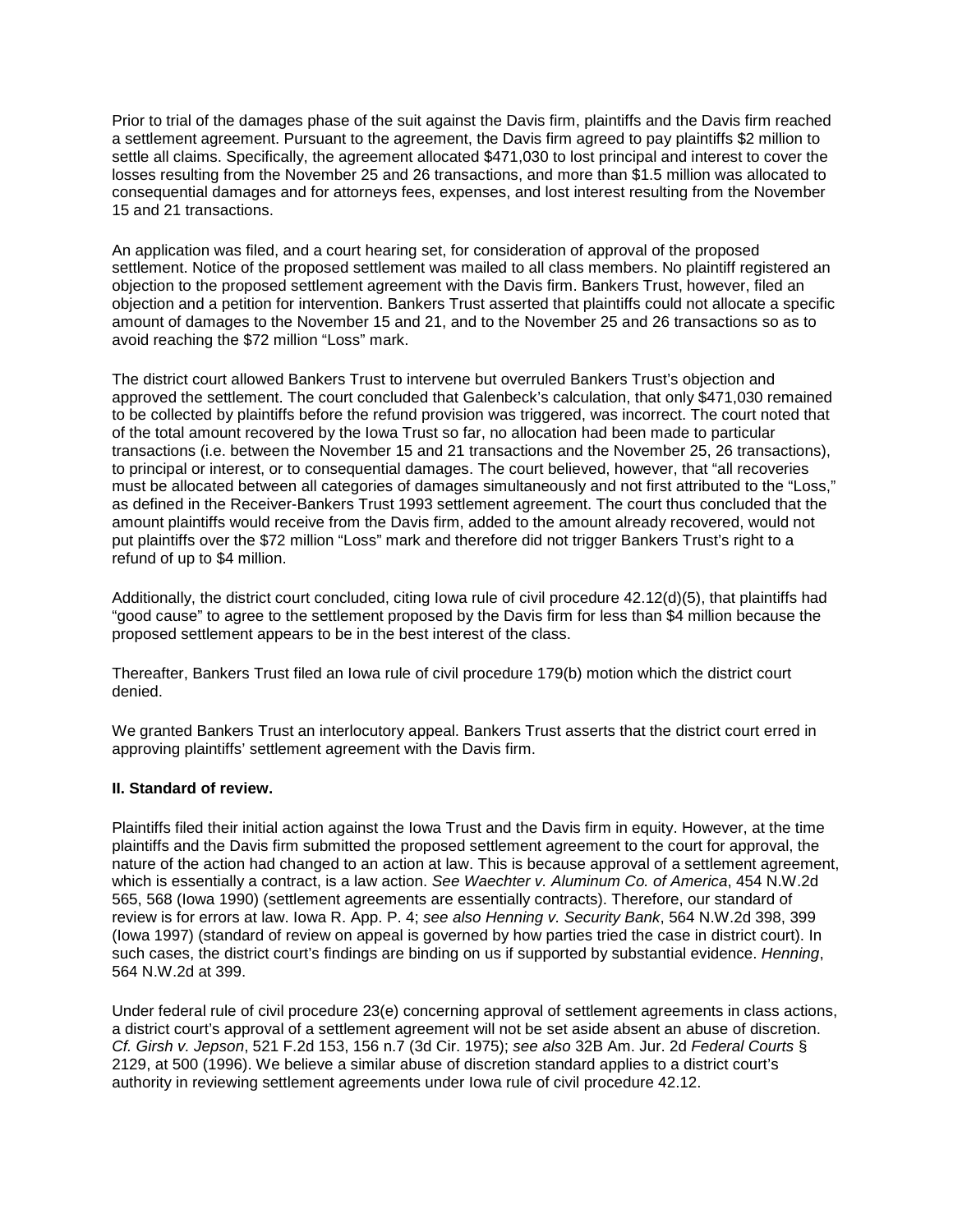### **III. Did the district court properly approve the settlement agreement between plaintiffs and the Davis firm?**

Before addressing whether the district court properly approved the settlement agreement between plaintiffs and the Davis firm, we first believe it helpful to review portions of the settlement agreements relevant to this appeal.

**A. 1993 settlement agreement between receiver and Bankers Trust.** The 1993 settlement agreement between the receiver and Bankers Trust was to settle any claims the receiver might have against Bankers Trust for losses arising from the November 25 and 26, 1991 transactions when Bankers Trust transferred the Iowa Trust treasury securities at Wymer's request. It states in pertinent part:

> 1. Bankers will pay the Receiver the sum of four million dollars (\$4,000,000) prior to December 31, 1992 for immediate distribution by the Receiver to Iowa Trust participants. This amount constitutes the maximum extent of Bankers' liability to the Iowa Trust under this agreement;

2. Bankers will be entitled to a refund of any portion of the \$4,000,000 if the Iowa Trust recovers the "Loss" from other sources as set forth below:

> a. The "Loss" is defined as *\$72,000,000 which is the amount claimed lost by Iowa Trust when Bankers Trust transferred out of its custody the treasury notes owned by Iowa Trust, plus an amount for attorneys fees and expenses incurred in trying to recover the funds and interest lost*.

b. The recoveries will include any money recovered by Iowa Trust from the forfeited estate of Steven Wymer or . . . from any of the following presently *pending actions*:

. . . .

v. The claim against Davis, Hockenberg, Wine, Brown, Koehn and Shores, P.C. as set forth in City of Dubuque, et al. v. Iowa Trust, . . . *to the extent not allocated to losses arising out of transactions on November 15, and 21, 1991 between ITM and the Iowa Trust*.

c. If the recoveries from the sources set forth above combined with the \$4 million dollars paid by Bankers Trust is greater than \$72 million, Bankers Trust will be entitled to a refund for every dollar recovered over \$72 million up to \$4 million.

. . . .

e. The Receiver *agrees not to settle the claim against Davis, Hockenberg for less than \$4 million absent good cause. Bankers Trust shall have standing to object to any settlement with Davis, Hockenberg*.

(Emphasis added.)

### **B. Settlement agreement between plaintiffs and the Davis firm.**

The proposed settlement agreement between plaintiffs and the Davis firm expressly allocated a portion of the settlement amount to specific items of damages: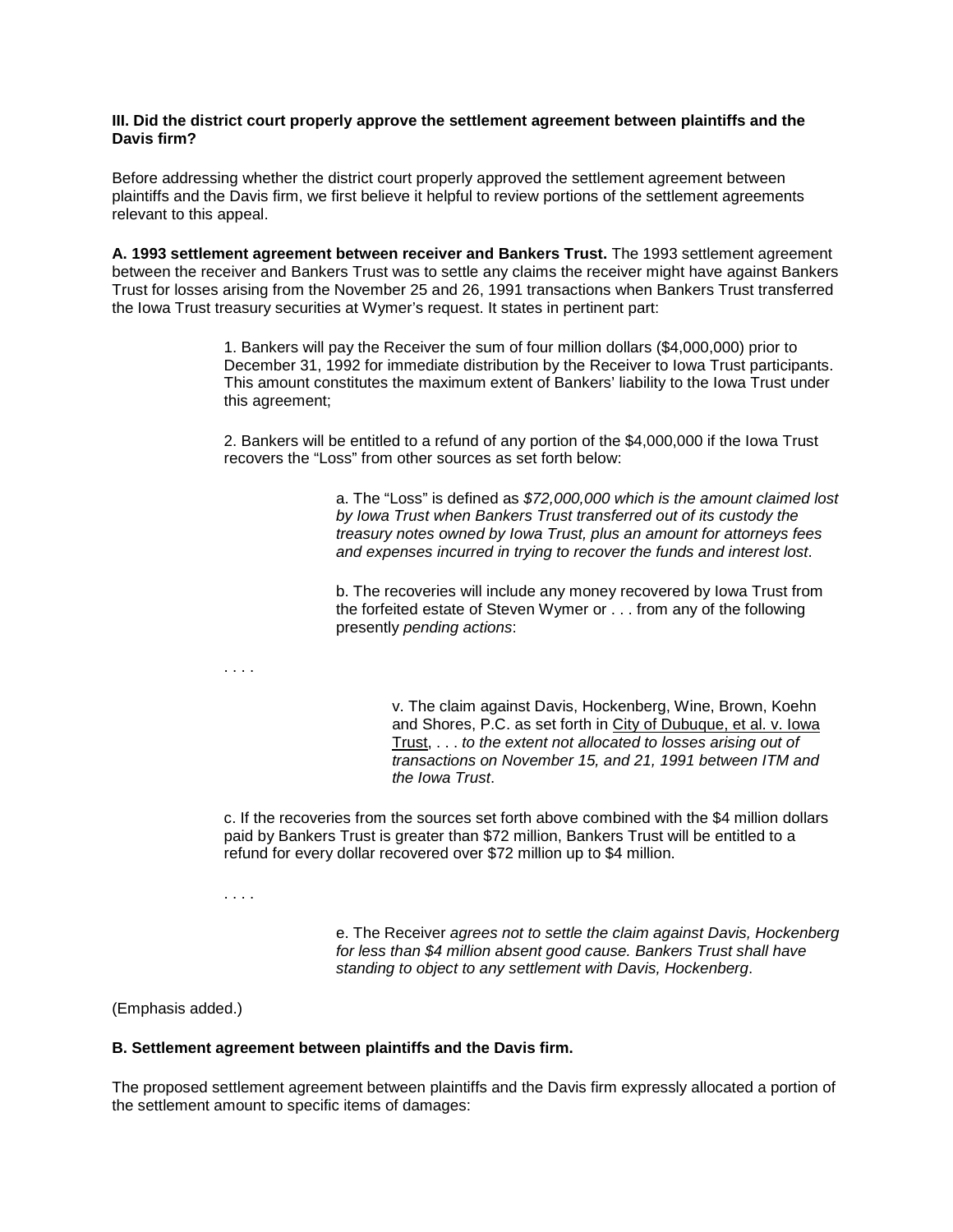Whereas the parties agree that defendant's \$2 million payment is intended to and will be *allocated to and settle plaintiffs' claims of (1) \$471,030 in lost principal and interest*, (2) over \$1.5 million in consequential damages, including, but not limited to administrative costs, borrowing costs, deferred project costs, legal fees, and interest, (3) attorneys fees and expenses incurred by the plaintiff in actions to recoup Iowa Trust funds lost as the result of Wymer's transactions which occurred on November 15 and 21, 1991 and (4) any interest lost as the result of those two transactions, all of which are not subject to claim of interest of Bankers Trust, . . . .

### (Emphasis added.)

The agreement also provided that the Davis firm's insurer, Home Insurance Company, agreed to indemnify plaintiffs up to \$2 million from any judgment that might later be entered against them in Bankers Trust's favor.

# **C. Analysis.**

Having set forth the relevant portions of the settlement agreements at issue in this appeal, we now consider whether the district court properly approved the settlement agreement between plaintiffs and the Davis firm, and whether the court correctly overruled Bankers Trust's objection thereto.

1. As noted above, settlement agreements are essentially contracts. *Waechter*, 454 N.W.2d at 568. As such, we apply general principles of contract interpretation when reviewing settlement agreements. *Fees v. Mutual Fire & Auto. Ins. Co.*, 490 N.W.2d 55, 58 (Iowa 1992). The intent of the parties controls the construction of the terms of the agreement. *Magina v. Bartlett*, 582 N.W.2d 159, 163 (Iowa 1998). We have said, "voluntary settlement of legal disputes should be encouraged, with the terms of settlement not inordinately scrutinized. . . . The typical settlement resolves uncertain claims and defenses, and the settlement avoids the need for further legal proceedings." *Fees*, 490 N.W.2d at 58 (citations omitted).

2. Federal rule of civil procedure 23(e) concerning approval of class action settlements is somewhat analogous to Iowa rule of civil procedure 42.12(d). Rule 23(e) states:

> A class action shall not be dismissed or compromised without the approval of the court, and notice of the proposed dismissal or compromise shall be given to all members of the class in such manner as the court directs.

Iowa rule of civil procedure 42.12(d) states that upon the hearing concerning a settlement or compromise in a class action, the court may permit dismissal of the class action without prejudice, approve the compromise, disapprove the compromise, *see* Iowa R. Civ. P. 42.12(d)(1) - (4), or "take other appropriate action for the protection of the class and in the interest of justice," *see id.* at 42.12(d)(5).

Although federal rule 23(e) does not specify a particular standard concerning approval of settlement agreements, cases and commentators have interpreted federal rule 23(e) to mean that a court is required to "independently and objectively analyze the evidence and circumstances before it in order to determine whether the settlement is in the best interest of those whose claims will be extinguished." *In re General Motors Corp. Pick-up Truck Fuel Tank*, 55 F.3d 768, 785 (3d Cir. 1995) (citations omitted). In other words, the court must determine whether the settlement is fair, reasonable and adequate. *See id.*; *see also Parker v. Anderson*, 667 F.2d 1204, 1209 (5th Cir. Unit A 1982) (court only gives approval to class action settlement agreements that are fair, adequate and reasonable).

We believe this standard is appropriate for use by a district court when considering approval of a settlement agreement under Iowa rule of civil procedure 42.12(d)(5). Applying this standard to the record, we conclude that the district court correctly determined that the settlement agreement was in the best interests of plaintiff class members and that the court thus properly approved the settlement agreement.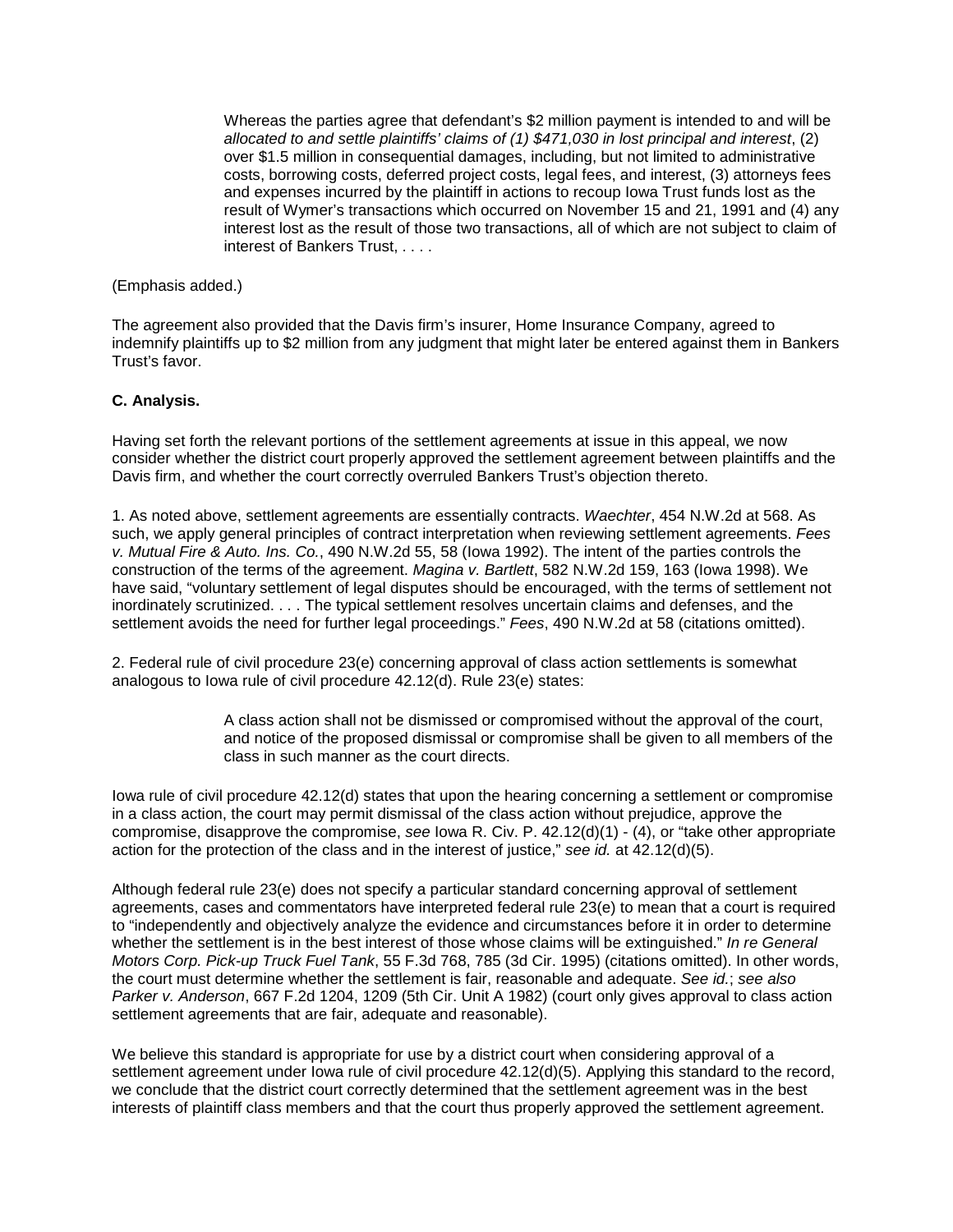The district court found that plaintiffs' total unrecovered damages amounted to \$9,787,943, and that the amount allocable to the Davis firm was \$4,686,178. Based on these figures, the court found that a settlement of \$2,000,000 together with the \$2 million indemnity provision was fair and reasonable, given the many issues presented and the uncertainties of litigation. Additionally, none of the plaintiffs objected to the terms of the settlement agreement. *See Holden v. Burlington N., Inc.*, 665 F. Supp. 1398, 1421 (D. Minn. 1987) (noting that although a district court should hesitate to infer that the class supports a settlement merely because its members are silent, silence coupled with other indicia of fairness provides further support for approval). Based on these facts, we believe that plaintiffs had good cause for choosing to settle their claims against the Davis firm, rather than proceed with the expense and uncertainties involved in a trial and possible appeal.

The district court's finding that plaintiffs had good cause to settle their claims against the Davis firm for \$2 million likewise disposes of Bankers Trust's contention that plaintiffs breached the terms of the 1993 settlement agreement between Bankers Trust and the receiver which required plaintiffs to settle their claims against the Davis firm for no less than \$4 million, absent good cause.<sup>[4]</sup>

We agree with the district court's conclusion that plaintiffs had good cause for settling their claims against the Davis firm and that the terms of the settlement agreement are fair and reasonable to plaintiff class members.

3. With respect to Bankers Trust's objection to the settlement agreement, we agree with the district court's finding that the terms of plaintiffs' settlement agreement with the Davis firm did not trigger Bankers Trust's right to a refund of the \$4 million it paid to the receiver under the 1993 settlement agreement.

We first point out that the language of Bankers Trust's 1993 settlement agreement with the receiver contemplates that any amount received from the Davis firm would be allocated to the November 15 and 21, and to the November 25 and 26 transactions[.\[5\]](http://www.iowacourts.gov/About_the_Courts/Supreme_Court/Supreme_Court_Opinions/Recent_Opinions/19981223/96-2024.asp?Printable=true#fn5) The agreement explains that only amounts *not*  allocated to losses arising out of the November 15 and 21 transactions would be applied to the \$72 million "Loss" threshold. In other words, any amount paid by the Davis firm for losses which resulted from the November 15 and 21 transactions would not be counted toward the \$72 million figure, but that amounts allocated to the November 25 and 26 transactions would. This arrangement corresponds to the district court's finding that any fault on the part of Bankers Trust relates to the November 25 and 26 transactions only.

Based on these terms, Bankers Trust was put on notice that any settlement agreement between plaintiffs and the Davis firm would likely allocate damages to the November 15 and 21, and to the November 25 and 26 transactions. Similarly, this language suggested to plaintiffs and the Davis firm that they *should* identify what amount of damages would be allocated to the November 15 and 21, and November 25 and 26 transactions. Plaintiffs and the Davis firm did exactly this when they allocated \$471,030 to the November 25 and 26 transactions and approximately \$1.5 million to "consequential damages, including, but not limited to administrative costs, borrowing costs, deferred project costs, legal fees, and interest," and to attorneys fees and expenses incurred as a result of the November 15 and 21 transactions.

Upon receipt of the proposed settlement agreement between plaintiffs and the Davis firm, the court's responsibility was to examine the proposed agreement to see what amount, if any, was allocated to the November 25 and 26 transactions and whether that amount would put plaintiffs' total recovery over the \$72 million mark. The district court had no basis for examining the *amount* that the parties allocated to the transaction dates. Nor did the court have any basis for examining the amount allocated to consequential or other types of damages*.* This is because the 1993 settlement agreement in no way controlled the allocation of consequential damages or otherwise required that recovery of consequential damages be applied toward the \$72 million "Loss." In fact, we recognized in our prior decision that plaintiffs had the right to bring claims against the Davis firm for consequential damages that were independent of any claims held by the receiver. *See City of Dubuque*, 519 N.W.2d at 789. As a result, plaintiffs and the Davis firm were free to allocate amounts to specific types of damages as they chose.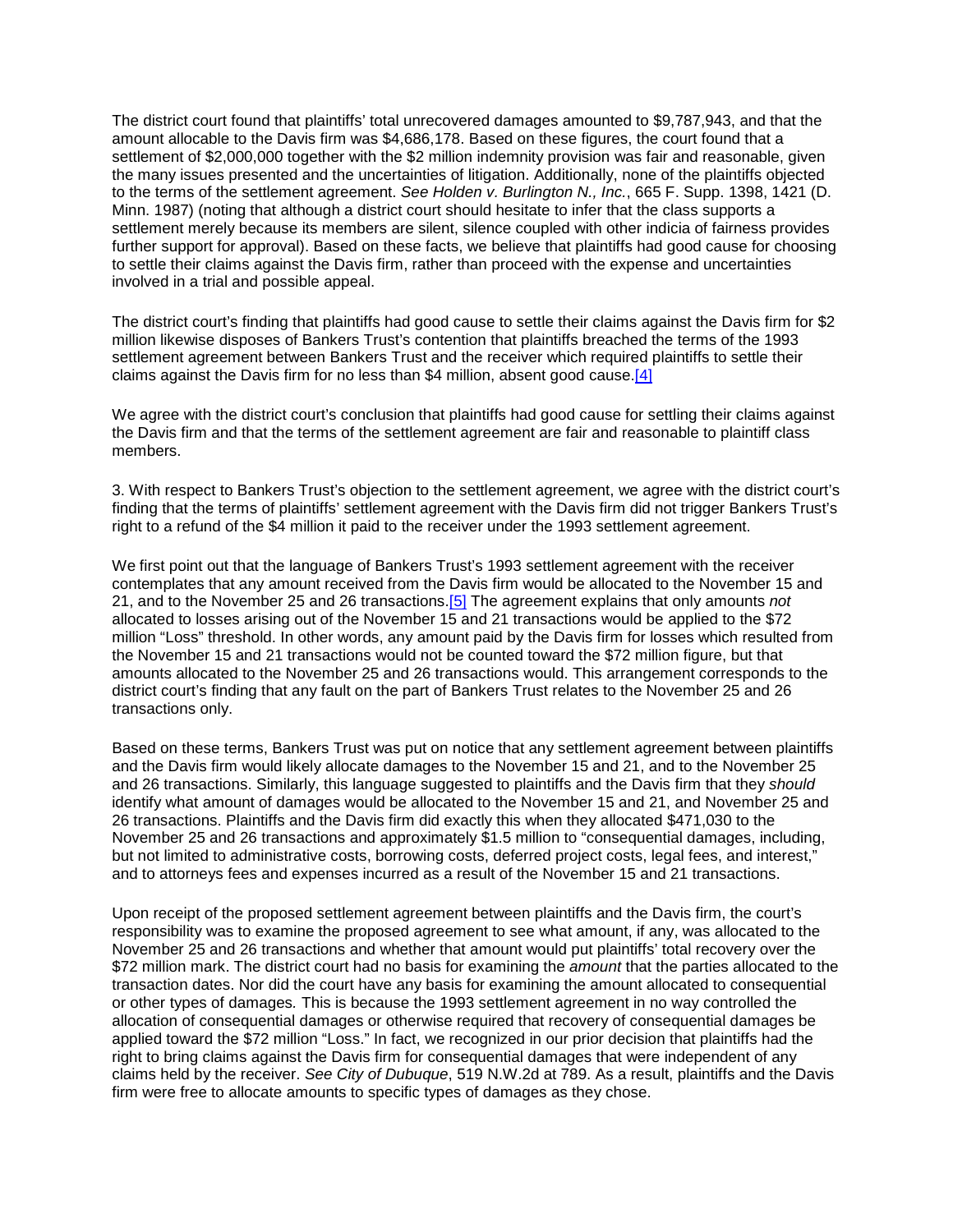Indeed, the district court would have abused its discretion if it had modified the amounts allocated in the settlement agreement. This is because a court has no authority to rewrite the terms of the settlement agreement based on its perception of the merits of the settlement terms, *In re Prudential-Bache Energy Income Sec. Litig.*, 815 F. Supp. 177, 182 (E.D. La. 1993), and cannot modify the terms of the settlement agreement; the court must approve or disapprove of the proposed settlement as a whole, *Ahearn v. Fibreboard Corp.*, 162 F.R.D. 505, 527 (E.D. Tex. 1995). In any event, the allocation of the \$2 million Davis firm settlement among the various transactions and items of damages seems generally consistent with the district court's prior allocation of liability concerning the Davis firm and Bankers Trust.

Adding the \$471,030 that plaintiffs received from the Davis firm, as allocated to the November 25 and 26 transactions, to the amount already recovered by the Iowa Trust does not exceed the \$72 million mark. The district court properly concluded that plaintiffs had not recovered more than \$72 million allocated to the November 25 and 26 transactions, and thus Bankers Trust was not entitled to any portion of the proceeds of plaintiffs' settlement with the Davis firm. The fact that prior recoveries had not previously been allocated to specific dates and transactions is irrelevant because such allocation of damages only became an issue when Bankers Trust asserted its claim based on the language in the 1993 settlement agreement with the receiver.

We find no merit in Bankers Trust's contention that plaintiffs acted in bad faith concerning the terms of plaintiffs' settlement agreement with the Davis firm. As noted above, Bankers Trust's 1993 settlement agreement with the receiver implied that any subsequent settlement between plaintiffs and the Davis firm would allocate damages to the transaction dates in question.

We have considered all assertions by Bankers Trust and find no merit in them.

### **IV. Disposition**.

We conclude that plaintiffs had good cause for settling their claims against the Davis firm and that the terms of the settlement agreement are fair and reasonable. We thus conclude that the district court properly exercised its discretion in approving the settlement agreement. We further conclude that Bankers Trust is not entitled to a refund concerning the \$4 million it paid to the receiver pursuant to the 1993 settlement agreement. Accordingly, the district court properly overruled Bankers Trust's objections to the settlement agreement. We affirm the judgment of the district court approving the settlement agreement between plaintiffs and the Davis firm.

# **AFFIRMED AND REMANDED.**

## **NOTES:**

[\[1\]](http://www.iowacourts.gov/About_the_Courts/Supreme_Court/Supreme_Court_Opinions/Recent_Opinions/19981223/96-2024.asp?Printable=true#f1) *See also Carr v. Bankers Trust Co.*, 546 N.W.2d 901 (Iowa 1996) (action by individual trustees of Iowa Trust against Bankers Trust and Davis law firm for negligence and defamation arising from loss of trust funds).

[\[2\]](http://www.iowacourts.gov/About_the_Courts/Supreme_Court/Supreme_Court_Opinions/Recent_Opinions/19981223/96-2024.asp?Printable=true#f2) Plaintiffs never formally named Bankers Trust as a defendant in any of the proceedings.

[\[3\]](http://www.iowacourts.gov/About_the_Courts/Supreme_Court/Supreme_Court_Opinions/Recent_Opinions/19981223/96-2024.asp?Printable=true#f3) Galenbeck explained that the total Iowa Trust recoveries had been calculated at \$77,634,985. From that amount, \$6,106,015 received from the city of Marshalltown was deducted because recoveries from Marshalltown were not mentioned in the Bankers Trust/Iowa Trust settlement agreement.

After that deduction, Iowa Trust recoveries counting toward the \$72 million "Loss" were calculated at \$71,528,970. The difference between \$72 million and the recoveries received (\$71,528,970) is \$471,030,